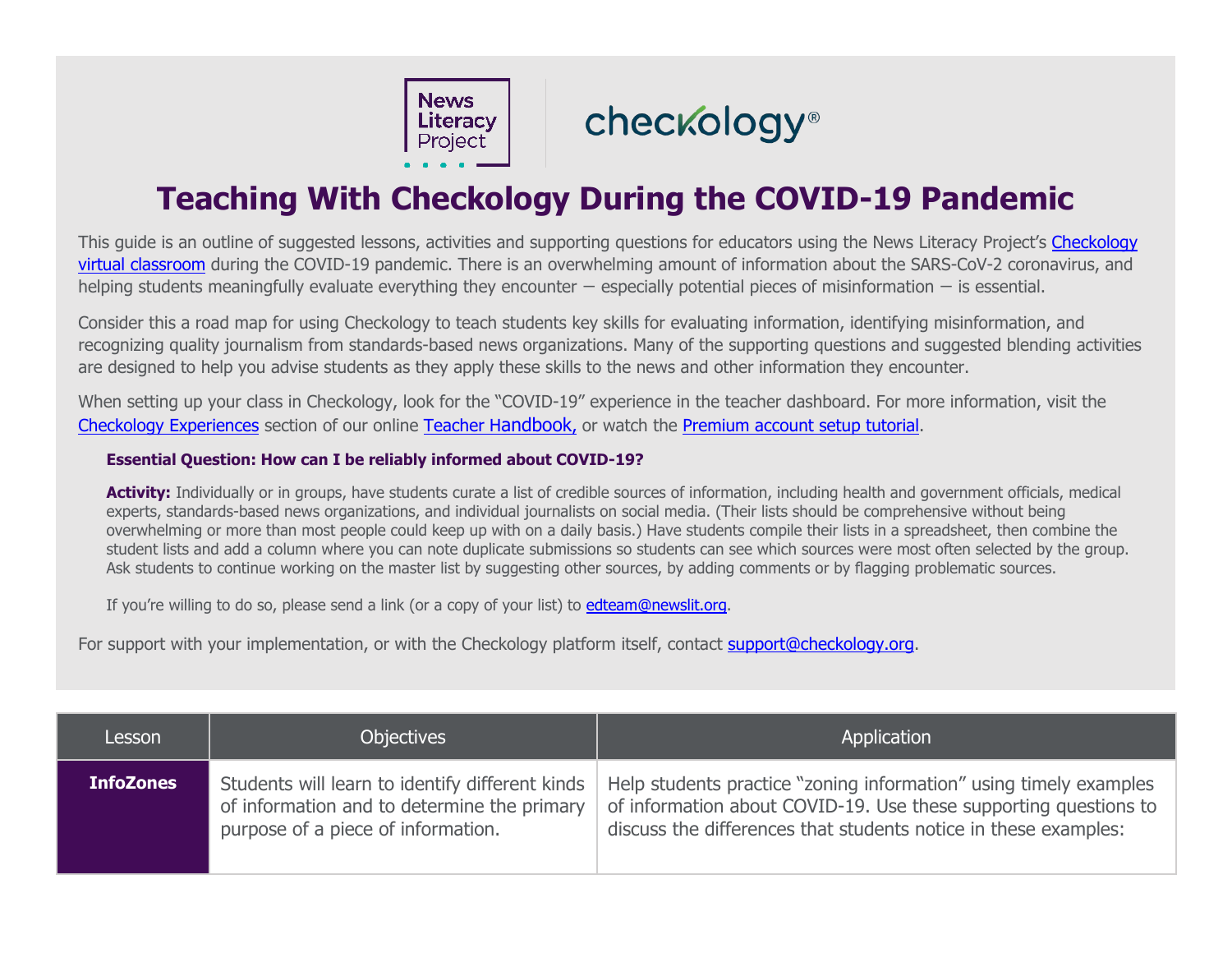| Lesson                | Objectives                                                                                                                                                                                                                                                                                                                                                                                                                                                                                                                                                                                                                                                                                                              | Application                                                                                                                                                                                                                                                                                                                                                                                                                                                                                                                                                                                                                                                                                                                                                                                                                                                                                                          |
|-----------------------|-------------------------------------------------------------------------------------------------------------------------------------------------------------------------------------------------------------------------------------------------------------------------------------------------------------------------------------------------------------------------------------------------------------------------------------------------------------------------------------------------------------------------------------------------------------------------------------------------------------------------------------------------------------------------------------------------------------------------|----------------------------------------------------------------------------------------------------------------------------------------------------------------------------------------------------------------------------------------------------------------------------------------------------------------------------------------------------------------------------------------------------------------------------------------------------------------------------------------------------------------------------------------------------------------------------------------------------------------------------------------------------------------------------------------------------------------------------------------------------------------------------------------------------------------------------------------------------------------------------------------------------------------------|
|                       | <b>COVID-19 connection: Understanding</b><br>how news, opinion and raw information<br>differ and how to identify propaganda are<br>crucial skills during this global crisis. They<br>are a foundational part of being informed.                                                                                                                                                                                                                                                                                                                                                                                                                                                                                         | <b>Discuss:</b><br>How would information from different zones affect your<br>$\bullet$<br>understanding of the pandemic?<br>Is one zone of information more useful than the others?<br>$\bullet$<br>What are the advantages and drawbacks of raw information<br>about the virus?<br>How are companies using COVID-19 in their advertising?<br>Should satire sites like The Onion or The Babylon Bee avoid<br>publishing items about the pandemic to ensure that no one takes<br>such "information" seriously?                                                                                                                                                                                                                                                                                                                                                                                                        |
| <b>Misinformation</b> | Students will be able to identify five distinct<br>types of misinformation and explain how<br>understanding the differences helps them<br>to recognize and debunk falsehoods.<br><b>COVID-19 connection:</b> In a crisis,<br>avoiding misinformation can be a matter of<br>life and death. Viral rumors - such as false<br>cures, out-of-context images, conspiracy<br>theories and fabrications intended as jokes<br>- can have very real consequences in<br>people's lives. Your role in teaching about<br>the pandemic includes helping your<br>students to realize that misinformation has<br>an impact $-$ and that they have a<br>responsibility to stop its spread, especially<br>during a public health crisis. | Review examples of misinformation about the pandemic with<br>students, using one or more of the sources below. As you do,<br>prompt students to identify the type of misinformation in each<br>example, setting aside any particularly difficult examples for further<br>discussion.<br>"Here's A Running List Of The Latest Hoaxes Spreading About The<br>Coronavirus" (Jane Lytvynenko, BuzzFeed News).<br><b>Lead Stories.</b><br>$\bullet$<br>PolitiFact.<br>$\bullet$<br>Snopes.<br>AFP Fact Check.<br><b>Discuss:</b><br>How dangerous is misinformation about this pandemic?<br>$\bullet$<br>Why do people share misinformation?<br>How can you work to stop the spread of viral misinformation?<br>Should anyone be allowed to post anything they like on social<br>$\bullet$<br>media platforms? Why or why not?<br>Should social media platforms take even more steps to stop the<br>spread of falsehoods? |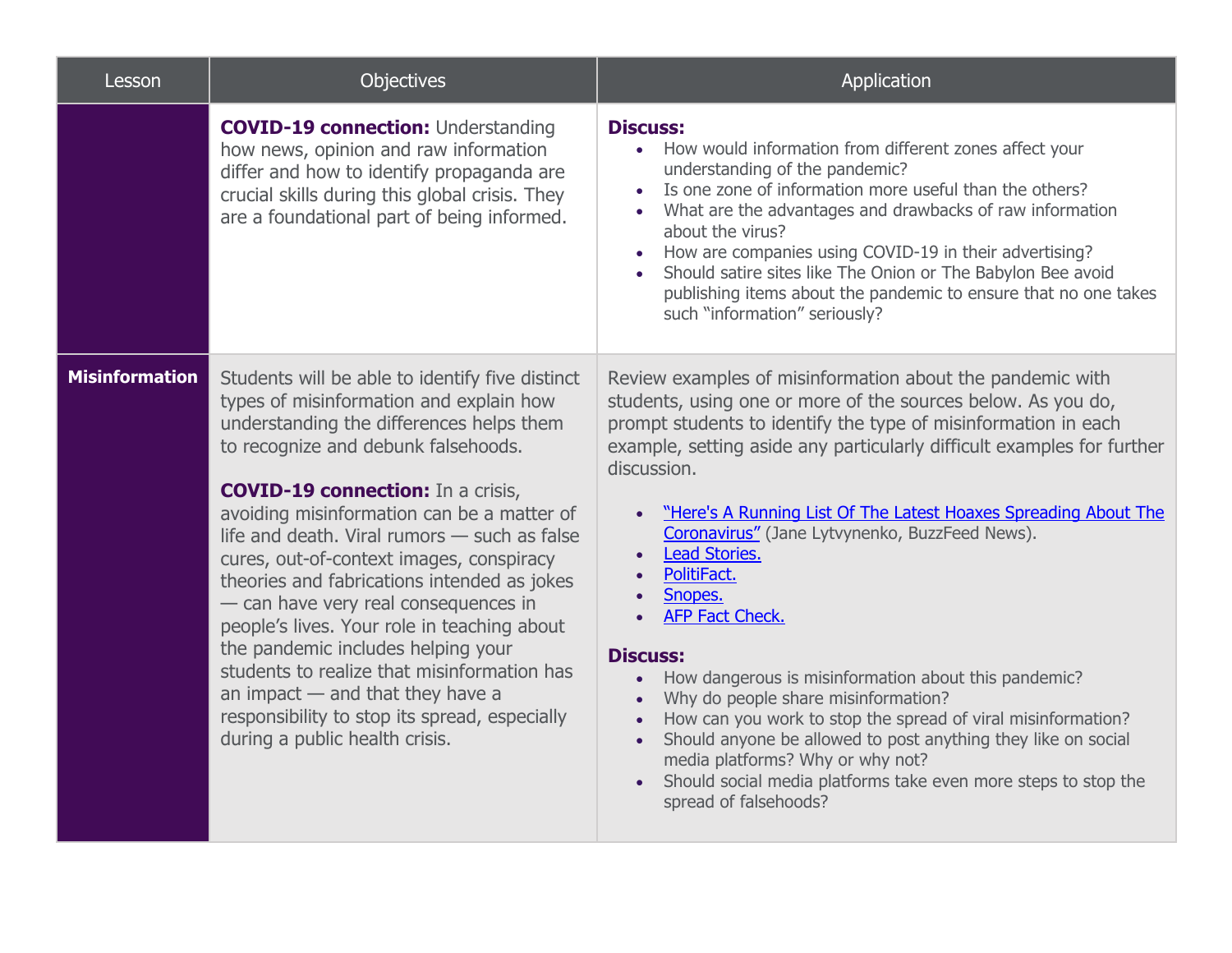| Lesson                                    | <b>Objectives</b>                                                                                                                                                                                                                                                                                                                                                                                                                                                                                         | Application                                                                                                                                                                                                                                                                                                                                                                                                                                                                                                                                                                                                                                                                                                                                                                                                                                                                                                                                                                                                                              |
|-------------------------------------------|-----------------------------------------------------------------------------------------------------------------------------------------------------------------------------------------------------------------------------------------------------------------------------------------------------------------------------------------------------------------------------------------------------------------------------------------------------------------------------------------------------------|------------------------------------------------------------------------------------------------------------------------------------------------------------------------------------------------------------------------------------------------------------------------------------------------------------------------------------------------------------------------------------------------------------------------------------------------------------------------------------------------------------------------------------------------------------------------------------------------------------------------------------------------------------------------------------------------------------------------------------------------------------------------------------------------------------------------------------------------------------------------------------------------------------------------------------------------------------------------------------------------------------------------------------------|
| <b>Arguments &amp;</b><br><b>Evidence</b> | Students will learn to evaluate arguments<br>that are supported by evidence and be able<br>to recognize five common logical fallacies.<br><b>COVID-19 connection:</b> Like all major<br>events, the COVID-19 pandemic has<br>sparked speculation and debate. As<br>educators, you can help students to<br>understand the roles of opinion journalism<br>and reasoned debate in our society and to<br>evaluate the quality of the arguments they<br>encounter.                                             | Ask students to collect examples of opinions about the pandemic<br>(and to go out of their way to find opinions they disagree with).<br>Then have them use what they learned in this lesson to evaluate<br>the quality of each opinion, the evidence provided as support, and<br>the use of sound reasoning (which includes an avoidance of logical<br>fallacies).<br>You might also have students go on a COVID-19 logical fallacies<br>"scavenger hunt" online, collecting examples of all five of the<br>fallacies introduced in the lesson. Are the authors or creators of<br>these examples using logical fallacies to confuse or mislead?<br><b>Discuss:</b><br>What important elements are required for a reputable opinion piece?<br>What role do columnists and other professional opinion commentators<br>play in our society?<br>Should people seek out quality opinions they disagree with? Why or why<br>not?<br>Are opinion pieces helping to make this uncertain time easier to<br>understand or adding to the confusion? |
| <b>Understanding</b><br><b>Bias</b>       | Students can identify different types of<br>potential bias in news reporting and<br>summarize the forms those biases can take<br>in coverage.<br><b>COVID-19 connection: Recognizing fair</b><br>and accurate news coverage is vital during<br>a crisis. Cynicism about the news media -<br>such as the belief that all news outlets are<br>intentionally skewing coverage - is<br>extremely common, especially among<br>teens. This kind of blanket distrust of<br>mainstream news organizations can put | The current crisis has unleashed a tsunami of information. Using<br>the types of bias detailed in this lesson, have students examine<br>information from a variety of news outlets and determine which<br>outlets are aspiring to be as unbiased (fair and accurate) as<br>possible in their reporting and which appear to be overtly biased.<br>If you created the list of credible sources suggested at the top of<br>this guide, consider adding some of the news organizations that<br>students agree are least biased.                                                                                                                                                                                                                                                                                                                                                                                                                                                                                                              |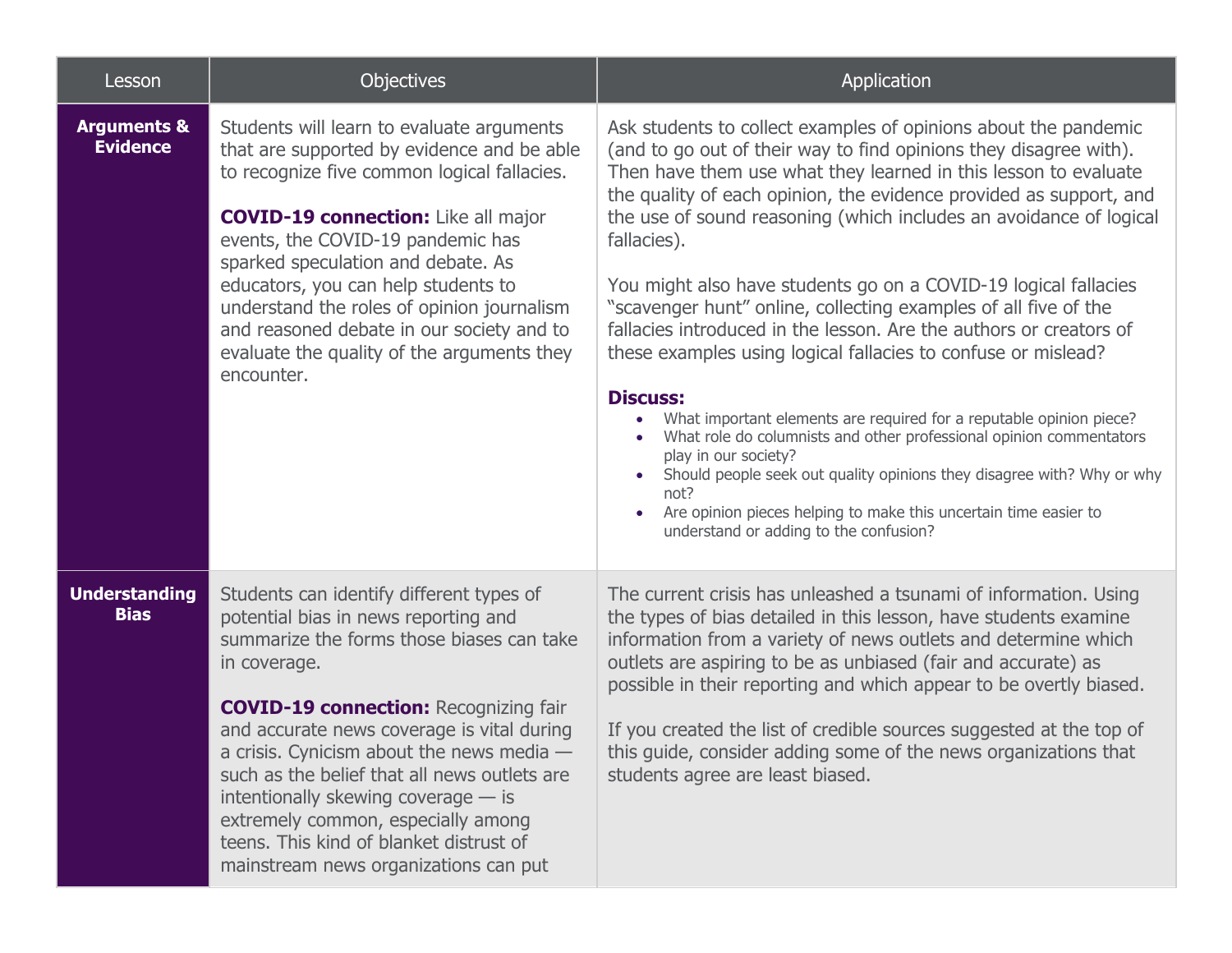| Lesson                                                   | Objectives                                                                                                                                                                                                                                                                                                                                                                                                                                                                                                                                                                                                                                                                                                                                                                                                                                                                                                                         | Application                                                                                                                                                                                                                                                                                                                                                                                                                                                                                                                                                                                                                                                                                                                                                                                                                                                                                                                                                                                |
|----------------------------------------------------------|------------------------------------------------------------------------------------------------------------------------------------------------------------------------------------------------------------------------------------------------------------------------------------------------------------------------------------------------------------------------------------------------------------------------------------------------------------------------------------------------------------------------------------------------------------------------------------------------------------------------------------------------------------------------------------------------------------------------------------------------------------------------------------------------------------------------------------------------------------------------------------------------------------------------------------|--------------------------------------------------------------------------------------------------------------------------------------------------------------------------------------------------------------------------------------------------------------------------------------------------------------------------------------------------------------------------------------------------------------------------------------------------------------------------------------------------------------------------------------------------------------------------------------------------------------------------------------------------------------------------------------------------------------------------------------------------------------------------------------------------------------------------------------------------------------------------------------------------------------------------------------------------------------------------------------------|
|                                                          | students at a serious disadvantage as they<br>work to stay informed.                                                                                                                                                                                                                                                                                                                                                                                                                                                                                                                                                                                                                                                                                                                                                                                                                                                               |                                                                                                                                                                                                                                                                                                                                                                                                                                                                                                                                                                                                                                                                                                                                                                                                                                                                                                                                                                                            |
| <b>Practicing</b><br><b>Quality</b><br><b>Journalism</b> | Students can understand and apply seven<br>core standards of quality journalism in a<br>simulated breaking news event.<br><b>COVID-19 connection: Identifying</b><br>"quality" news outlets requires a working<br>knowledge of recognized standards of<br>journalism. While many of those standards,<br>such as the minimization of bias, are<br>aspirational and highly subjective, it's still<br>important for young people to understand<br>these standards so they can recognize them<br>in practice and respond to coverage that<br>they believe is problematic. This is more<br>important than ever during a global health<br>crisis. In addition, this lesson teaches<br>students about different types of sources in<br>news reporting - such as officials, experts<br>and eyewitnesses. This will help students<br>better understand and evaluate the<br>credibility of the fast-moving developments<br>in this outbreak. | Collect five news reports about the same aspect of the pandemic<br>from the same news cycle, then have students rate each one<br>according to the seven standards of quality journalism they learned<br>to apply in this lesson.<br><b>Discuss:</b><br>What are some news outlets that clearly have high standards?<br>$\bullet$<br>What are some news outlets that clearly do not? (Explain your<br>responses by citing specifics.)<br>If a standard or guideline in journalism is impossible to achieve, is<br>it still worth pursuing?<br>What does it mean for a news report to be "fair"?<br>$\bullet$<br>Are corrections a sign of credibility? Why or why not?<br>What are the advantages and drawbacks of official sources? What<br>$\bullet$<br>about eyewitness sources?<br>Why is important for newsrooms to be independent?<br>What kinds of background and context are journalists providing to<br>the public during the COVID-19 pandemic? Why is this context<br>important? |
| <b>Democracy's</b><br><b>Watchdog</b>                    | Students learn about the watchdog role of a<br>free press in a democracy and examine<br>several Supreme Court cases that have<br>interpreted the First Amendment's<br>protections of free speech and a free press.<br><b>COVID-19 connection:</b> Free expression<br>has limits and comes with responsibilities.                                                                                                                                                                                                                                                                                                                                                                                                                                                                                                                                                                                                                   | Challenge students to find examples of watchdog journalism<br>related to the pandemic. You might assign teams of students to<br>find investigative reporting about an issue, or ask each student to<br>find one national, one regional and one local watchdog example.<br>Then have students brainstorm a list of questions about the<br>pandemic that deserve answers from public officials.                                                                                                                                                                                                                                                                                                                                                                                                                                                                                                                                                                                              |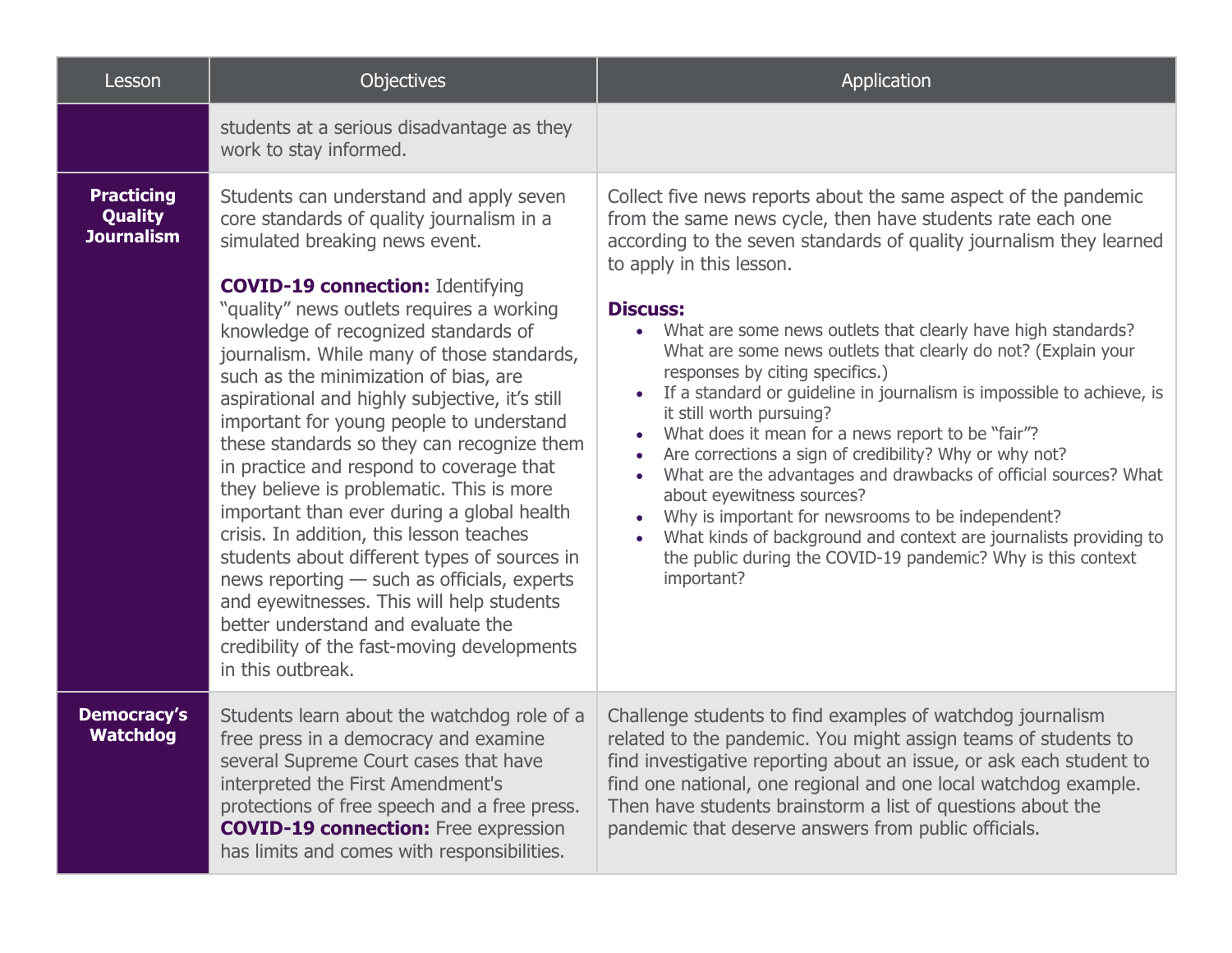| Lesson                                                               | <b>Objectives</b>                                                                                                                                                                                                                                                                                                                                                                                                           | <b>Application</b>                                                                                                                                                                                                                                                                                                                                                                                                                                                                                                                                                                                                                                                                                                                                                                                                                                   |
|----------------------------------------------------------------------|-----------------------------------------------------------------------------------------------------------------------------------------------------------------------------------------------------------------------------------------------------------------------------------------------------------------------------------------------------------------------------------------------------------------------------|------------------------------------------------------------------------------------------------------------------------------------------------------------------------------------------------------------------------------------------------------------------------------------------------------------------------------------------------------------------------------------------------------------------------------------------------------------------------------------------------------------------------------------------------------------------------------------------------------------------------------------------------------------------------------------------------------------------------------------------------------------------------------------------------------------------------------------------------------|
|                                                                      | This lesson helps draw key questions about<br>the advantages and disadvantages of free<br>speech into focus for students. For<br>example, some people in China have used<br>social media to get around government<br>censors and make important information<br>available to the world, while other people<br>are using social media to spread<br>misinformation and sow confusion.                                          | <b>Discuss:</b><br>What role do journalists play to ensure the public is informed<br>about how COVID-19 started and spread around the world?<br>If you were an investigative journalist focusing on the pandemic,<br>$\bullet$<br>what would you be looking into? What information would you be<br>trying to get?<br>Do First Amendment protections of free speech apply on social<br>media? Why or why not?                                                                                                                                                                                                                                                                                                                                                                                                                                         |
| <b>Press</b><br><b>Freedoms</b><br><b>Around the</b><br><b>World</b> | Students can explain four factors that<br>determine press freedom and compare the<br>ways that countries protect $-$ or restrict $-$<br>journalists.<br><b>COVID-19 connection:</b> The COVID-19<br>pandemic is the dominant news story in<br>many countries around the world. This is a<br>unique chance for you to engage students<br>in a discussion of press freedoms and to<br>analyze coverage from around the world. | Have students use this lesson's interactive press freedom map,<br>then compare the data there with data about the spread of the<br>COVID-19 virus (such as this interactive map from Johns Hopkins<br>University). You could also compare the lesson map with headlines<br>from around the world using "Today's Front Pages," the<br>Newseum's daily collection of newspaper front pages.<br><b>Discuss:</b><br>Can a country's level of press freedom affect its health outcomes?<br>$\bullet$<br>Why or why not?<br>Does the U.S. have the highest level of press protections in the<br>world?<br>What factors make a press "free"?<br>Can news organizations publish anything they like without fear of<br>repercussions?<br>Why is it important for news organizations and journalists to be<br>protected from being sued for accurate coverage? |
| <b>What Is News?</b>                                                 | Students can explain the concept of<br>"newsworthiness" and name four factors<br>that determine whether information is<br>newsworthy. Students develop their own                                                                                                                                                                                                                                                            | Have students track pandemic coverage in their local news outlets<br>and discuss the differences in coverage. if any, between local and<br>national news outlets. You might also have students use the<br>Google Trends coronavirus dashboard to explore questions people<br>are asking, then try to determine how many of the commonly                                                                                                                                                                                                                                                                                                                                                                                                                                                                                                              |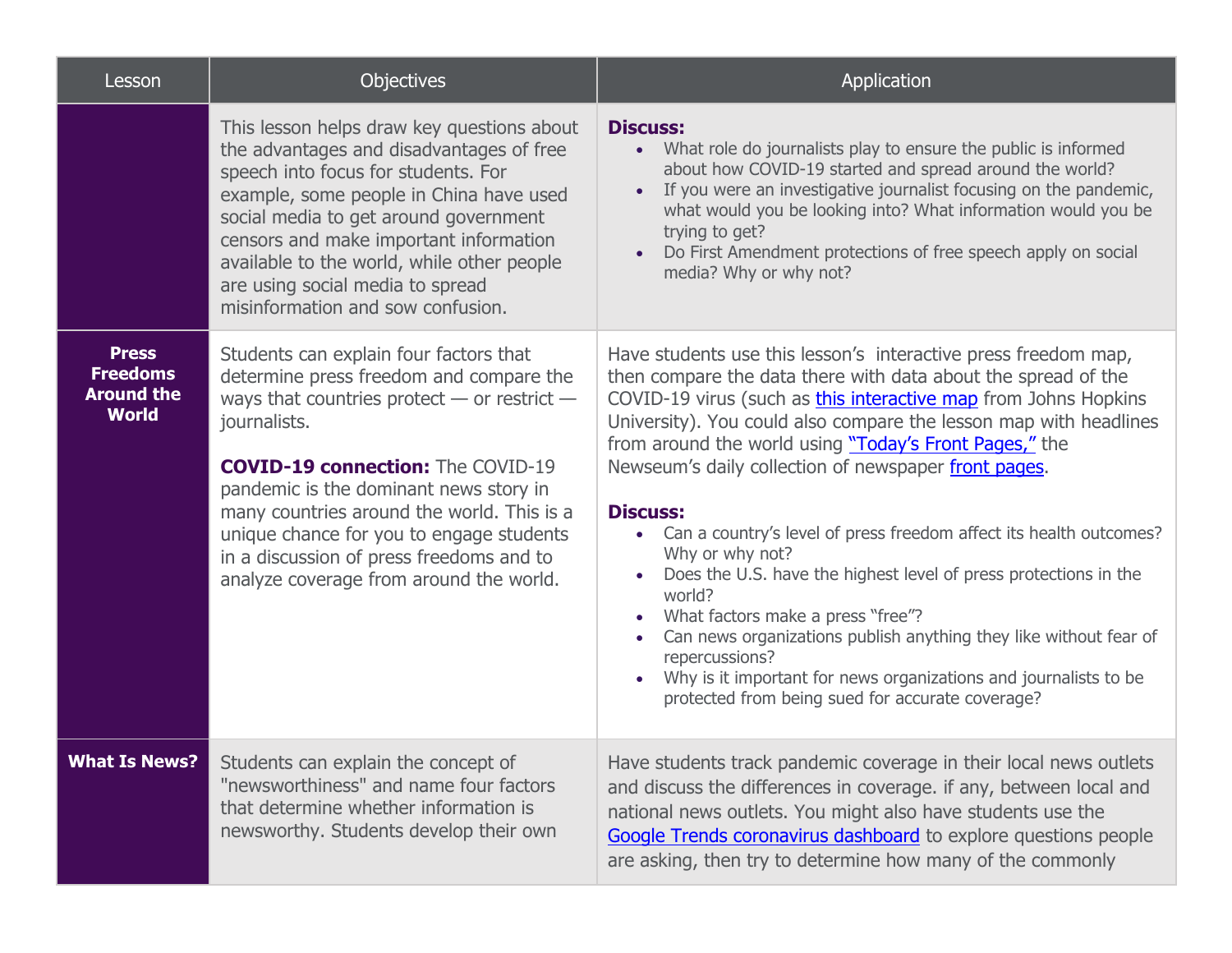| Lesson | <b>Objectives</b>                                                                                                                                                                                                                                                                                                                                                                                                                                                                                                                                                            | <b>Application</b>                                                                                                                                                                                                                                                                                                                                                                                                                                                                                                                                                                                                                   |
|--------|------------------------------------------------------------------------------------------------------------------------------------------------------------------------------------------------------------------------------------------------------------------------------------------------------------------------------------------------------------------------------------------------------------------------------------------------------------------------------------------------------------------------------------------------------------------------------|--------------------------------------------------------------------------------------------------------------------------------------------------------------------------------------------------------------------------------------------------------------------------------------------------------------------------------------------------------------------------------------------------------------------------------------------------------------------------------------------------------------------------------------------------------------------------------------------------------------------------------------|
|        | sense of news judgment by evaluating the<br>newsworthiness of a series of examples.<br><b>COVID-19 connection:</b> With fear and<br>uncertainty running high right now, some<br>media outlets - including some news<br>organizations - will publish sensational,<br>"clickbait" stories to capitalize on the<br>intense public interest. Teaching students<br>what sound news judgment is empowers<br>them to enter into discussions about the<br>topics and issues that need more coverage<br>or attention and the ones that are getting<br>too much coverage or attention. | searched questions are answered by the news coverage they see.<br>Finally, you could have students use the Newseum's "Today's Front<br>Pages" to analyze which types of stories are getting featured on<br>front pages around the world, and how those top stories differ.<br><b>Discuss:</b><br>• Are the most important aspects of the pandemic also the most<br>interesting?<br>How can news outlets get people to take the outbreak seriously<br>$\bullet$<br>without straying into sensationalism and clickbait?<br>• If you were the decision-maker at a news outlet in your<br>community, what would be your top story today? |

| Enrichment                        | <b>Objectives</b>                                                                                                                                                                                                                                                                                                          | Application                                                                                                                                                                                                                                                                                           |
|-----------------------------------|----------------------------------------------------------------------------------------------------------------------------------------------------------------------------------------------------------------------------------------------------------------------------------------------------------------------------|-------------------------------------------------------------------------------------------------------------------------------------------------------------------------------------------------------------------------------------------------------------------------------------------------------|
| <b>The Check</b><br><b>Center</b> | Students learn how to verify the credibility<br>and authenticity of the information they<br>encounter. Students can successfully<br>complete one or more fact-checking<br>challenges that require multiple verification<br>skills.                                                                                         | <b>Quick Check:</b> Students check a piece of information they found<br>online.<br><b>Toolbox:</b> Students watch tutorials on digital verification tips and<br>skills.<br><b>Missions:</b> Students investigate a real-world piece of information<br>presented by NLP and answer questions about it. |
|                                   | <b>COVID-19 connection:</b> This area of the<br>platform can be used in several compelling<br>ways. In the context of the flood of<br>misinformation about this outbreak, please<br>consider underscoring lateral reading as<br>an essential first step in verifying online<br>content. Students' primary tool for dealing | Examine this journalist's Twitter thread about a man who was<br>hoarding 17,700 bottles of hand sanitizer to see how she was able<br>to discover where he kept it:<br>https://twitter.com/EmilyGorcenski/status/1239306776153071618?s<br>$=20$                                                        |